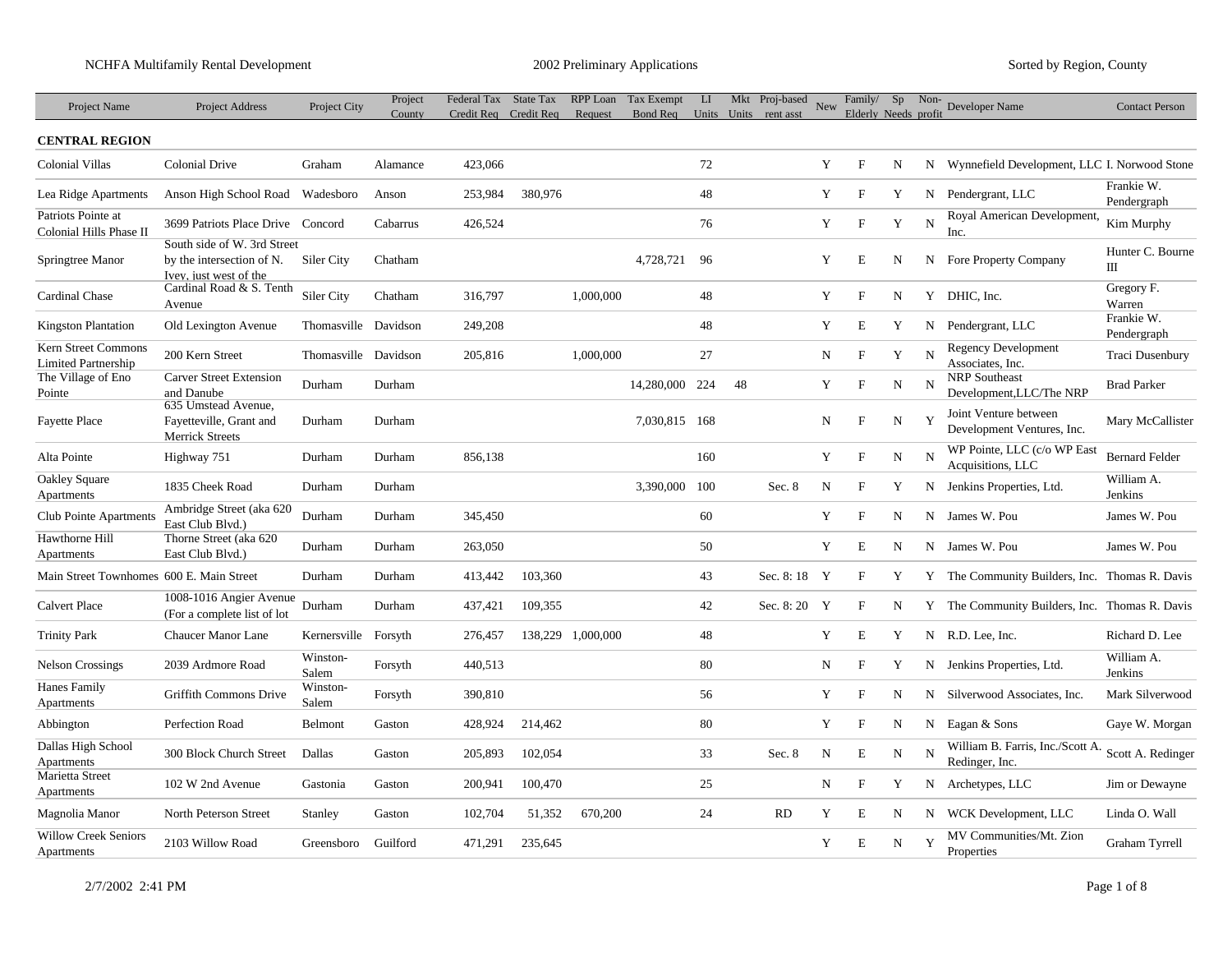## NCHFA Multifamily Rental Development 2002 Preliminary Applications Sorted by Region, County

| Project Name                                 | <b>Project Address</b>                            | Project City      | Project            | Federal Tax State Tax            |         | RPP Loan | Tax Exempt     | $\mathbf{L}\mathbf{I}$ |    | Mkt Proj-based<br>Units Units rent asst | New | Family/                             | Sp          | Non-        | Developer Name                                               | <b>Contact Person</b>    |
|----------------------------------------------|---------------------------------------------------|-------------------|--------------------|----------------------------------|---------|----------|----------------|------------------------|----|-----------------------------------------|-----|-------------------------------------|-------------|-------------|--------------------------------------------------------------|--------------------------|
| The Townhomes at<br><b>Willow Oaks</b>       | 1801 Everitt Street                               | Greensboro        | County<br>Guilford | Credit Req Credit Req<br>936,676 | 468,338 | Request  | Bond Req       | 110                    |    | Sec. 8:66 Y                             |     | Elderly Needs profit<br>$\mathbf F$ | N           | N           | Mid-Urban, LLC & Weaver-<br>Cooke-Kirkland Housing LLC       | James Cox                |
| Rankin School Place                          | 1603 Spry Street                                  | Greensboro        | Guilford           | 298,000                          |         |          |                | 56                     |    |                                         | Y   | E                                   | N           | N           | George E. Carr III/Beacon<br><b>Management Corporation</b>   | George E. Carr III       |
| Seager Place                                 | 1402 Fleming Road                                 | Greensboro        | Guilford           | 218,000                          |         |          |                | 42                     |    |                                         | Y   | $\mathbf E$                         | ${\rm N}$   | N           | <b>Beacon Management</b><br>Corporation                      | George E. Carr III       |
| Partnership Village-<br>Phase 3              | 143 Greenbriar Road                               | Greensboro        | Guilford           | 128,643                          | 321,607 |          |                | 16                     |    |                                         | Y   | F                                   | Y           | Y           | Partnership Homes, Inc.                                      | Robert G. Kelley         |
| Magnolia Place                               | S. Scientific Road                                | <b>High Point</b> | Guilford           | 421,800                          |         | 800,000  |                | 72                     |    |                                         | Y   | F                                   | Y           | Y           | <b>Regency Development</b><br>Associates                     | Nakira Peay              |
| Creekside at Bellemeade<br>Phase II          | 2350 Bellemeade Street                            | <b>High Point</b> | Guilford           | 381,976                          |         |          |                | 68                     |    |                                         | Y   | $\boldsymbol{\mathrm{F}}$           | Y           | N           | Royal American Development,<br>Inc.                          | Kim Murphy               |
| Brentwood School Place 1400 Brentwood Street |                                                   | <b>High Point</b> | Guilford           | 387,300                          |         |          |                | 50                     |    | Sec. 8                                  | Y   | $_{\rm F}$                          | Y           | N           | Carr-Kane Development<br>Company, LLC                        | George E. Carr III       |
| <b>Mooresville Station</b><br>Apartments     | 340 Talbert Road                                  | Mooresville       | Iredell            | 504,361                          |         |          |                | 80                     |    |                                         | Y   | $\mathbf{F}$                        | Y           | N           | Finlay Development, LLC                                      | Jeffrey S. Spicer        |
| <b>Windward Crossings</b>                    | U.S. Highway 21 (behind<br>Lowe's Home            | Statesville       | Iredell            | 448,783                          |         |          |                | 80                     |    |                                         | Y   | $\mathbf F$                         | $\mathbf N$ | $\mathbf N$ | Royal American Development,<br>Inc.                          | Kim Murphy               |
| Forest Park Gardens III<br>Apartments        | 503,507,511,515,519<br><b>Valley Street</b>       | Statesville       | Iredell            | 972,888                          |         | 796,012  |                | 45                     |    |                                         | N   | $\mathbf F$                         | N           |             | Y David I. Pressly, Jr.                                      | David Pressly            |
| Clayton Mill Manor                           | Mill Street                                       | Clayton           | Johnston           | 370,360                          |         | 492,526  |                | 40                     |    |                                         | N   | E                                   | Y           | N           | <b>Regency Development</b><br>Associates, Inc.               | Rex Todd                 |
| <b>Firetower Crossing</b>                    | Garden Street and<br>Firetower Road (Northeast    | Sanford           | Lee                | 372,152                          |         | 451,119  |                | 64                     |    | Sec. 8:60 Y                             |     | F                                   | Y           |             | Y ASM Development Group, Inc. Art Milligan                   |                          |
| Rosewood Village                             | Intersection of Juniper,<br>Westrose, and Lansing | Sanford           | Lee                | 284,505                          | 142,252 | 590,000  |                | 48                     |    |                                         | Y   | E                                   | N           |             | N R.D. Lee. Inc.                                             | Richard D. Lee           |
| TBA                                          | Gaston Road                                       | Lincolnton        | Lincoln            | 160,293                          | 184,377 | 774,377  |                | 32                     |    | RD                                      | Y   | E                                   | N           | Y           | Metropolitan Housing and<br>CDC. Inc.                        | Rev. David L.<br>Moore   |
| Brookwood Apartments Boggs Street            |                                                   | Lincolnton        | Lincoln            | 165,912                          | 16,591  | 640,000  |                | 28                     |    | Sec. 8: 27 Y                            |     | $\mathbf E$                         | N           | N           | Allan Rappuhn and Gateway<br><b>Construction Corporation</b> | Allan Rappuhn            |
| The Cedars                                   | 7139 Winding Cedar Trail Charlotte                |                   | Mecklenburg        |                                  |         |          | 15,000,000     | 360                    |    |                                         | N   | $\rm F$                             | N           | N           | Whiteco Residential, LLC                                     | Michael E.<br>Nortman    |
| Little Rock Apartments 3107 Nobles Avenue    |                                                   | Charlotte         | Mecklenburg        |                                  |         |          | 8,843,977      | 240                    |    | Sec. 8                                  | N   | $\mathbf{F}$                        | N           | N           | Hubicki Ventures, LLC                                        | Peter M. Hubicki         |
| Alta Creek                                   | Highway 49 (University<br>City Blvd.)             | Charlotte         | Mecklenburg        | 702,727                          |         |          |                | 240                    |    | 108 Sec. 8:45 Y                         |     | $\mathbf F$                         | $\mathbf N$ | N           | WP Creek, LLC (c/o WP East<br>Acquisitions, LLC)             | <b>Bernard Felder</b>    |
| The Baxter                                   | 512 N. McDowell Street                            | Charlotte         | Mecklenburg        |                                  |         |          | 12,009,531 186 |                        | 93 |                                         | Y   | $\boldsymbol{\mathrm{F}}$           | N           | N           | <b>Banc of America</b><br>Development, Inc./The              | Miles O. Vaughn          |
| <b>Barrington Oaks</b>                       | 7123-E Barrington Drive                           | Charlotte         | Mecklenburg        | 421,081                          |         |          |                | 102                    |    | Sec. 8:99 N                             |     | F                                   | N           | N           | SunStarr Development Group,<br>LLC                           | <b>Scott Stevlingson</b> |
| <b>Tyvola Crossing</b><br>Apartments         | 4425 West Tyvola Road                             | Charlotte         | Mecklenburg        | 867,056                          | 216,767 |          |                | 100                    |    |                                         | Y   | $\boldsymbol{\mathrm{F}}$           | Y           | Y           | Charlotte-Mecklenburg<br>Housing Partnership, Inc.           | Patricia Garrett         |
| Arbor Glen II                                | <b>Clanton Road</b>                               | Charlotte         | Mecklenburg        | 862,529                          |         |          |                | 99                     |    |                                         | Y   | F                                   | Y           | N           | Crosland                                                     | Roger M. Lewis           |
| Arbors at Sugar Creek                        | 2600 West Sugar Creek<br>Road                     | Charlotte         | Mecklenburg        | 484,427                          |         |          |                | 80                     |    |                                         | Y   | F                                   | Y           | Y           | North Carolina<br>Foundation/MV Communities                  | Graham Tyrrell           |
| Honeycreek Seniors<br>Apartments             | 7204, 7208, and 7212<br>Lawyers Road              | Charlotte         | Mecklenburg        | 444,228                          |         |          |                | 78                     |    |                                         | Y   | E                                   | N           | N           | First Centrum, LLC                                           | Mark<br>Weshinskey       |
| Horizons at the Park                         | 5909 Beatties Ford Road                           | Charlotte         | Mecklenburg        | 378,924                          |         |          |                | 68                     |    |                                         | Y   | Ε                                   | Y           |             | N Hubicki Ventures, LLC                                      | Peter M. Hubicki         |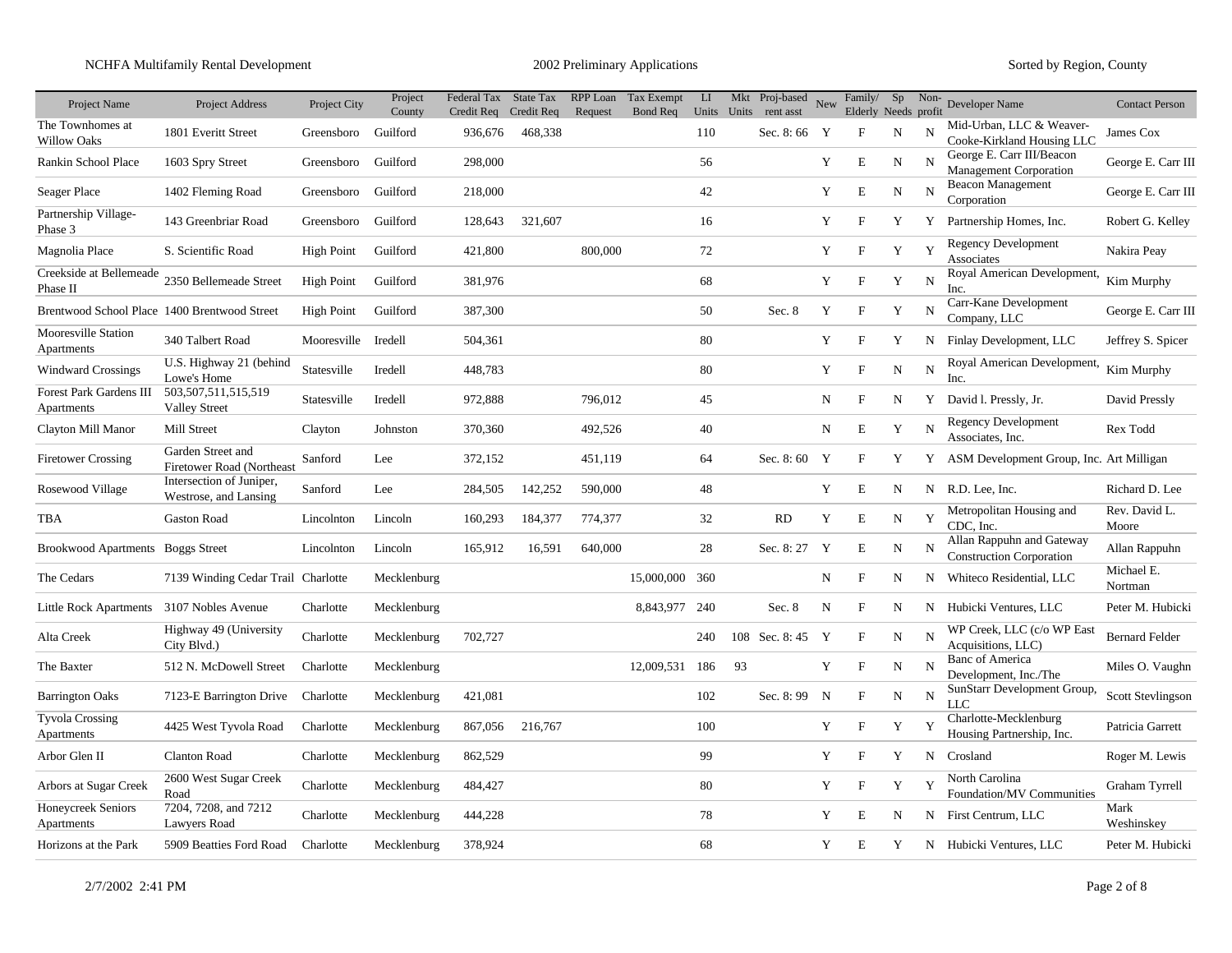| Project Name                                         | <b>Project Address</b>                                     | Project City              | Project<br>County | Federal Tax State Tax<br>Credit Req Credit Req |         | RPP Loan<br>Request | Tax Exempt<br>Bond Req | LI | Mkt Proj-based<br>Units Units rent asst | New | Family/<br>Elderly Needs profit | Sp | Non-        | Developer Name                                        | <b>Contact Person</b>      |
|------------------------------------------------------|------------------------------------------------------------|---------------------------|-------------------|------------------------------------------------|---------|---------------------|------------------------|----|-----------------------------------------|-----|---------------------------------|----|-------------|-------------------------------------------------------|----------------------------|
| The Blake Senior<br>Apartments                       | TBD N. Hoskins Road<br>$(1500 \text{ block})$              | Charlotte                 | Mecklenburg       | 390,431                                        |         | 670,000             |                        | 64 |                                         | Y   | E                               | Y  | Y           | The Affordable Housing<br>Group/NW Corridor CDC       | Dean Edwards               |
| Yorkshire Glen<br>Apartments                         | 11000 South Tryon Street Charlotte                         |                           | Mecklenburg       | 408,644                                        |         |                     |                        | 60 |                                         | Y   | $\mathbf F$                     | N  |             | N Hubicki Ventures, LLC                               | Peter M. Hubicki           |
| The Village at Wallace<br>Glen                       | 5805 Wallace Avenue                                        | Charlotte                 | Mecklenburg       | 266,288                                        | 133,144 |                     |                        | 46 |                                         | Y   | E                               | N  |             | Y MV Communities                                      | Graham Tyrrell             |
|                                                      | Rosedale II/Hope Haven 130 West Craighead Street Charlotte |                           | Mecklenburg       | 231,047                                        | 57,617  |                     |                        | 32 |                                         | Y   | $\mathbf{F}$                    | Y  | Y           | Charlotte-Mecklenburg<br>Housing Partnership, Inc.    | Patricia Garrett           |
| Woodgreen Apartments Off Pecan Grove Drive           |                                                            | Aberdeen                  | Moore             | 259,476                                        |         | 800,000             |                        | 44 |                                         | Y   | $\mathbf F$                     | N  |             | N Murray O. Duggins                                   | Murray O.<br>Duggins       |
| <b>Woodland Spring</b><br>Apartments                 | 1300 Central Drive-Hwy<br>22                               | Southern<br>Pines         | Moore             | 254,303                                        |         | 1,000,000           |                        | 40 |                                         | Y   | E                               | Y  | N           | Lyle D. Gardner & Timothy G<br>Morgan                 | Tim Morgan                 |
| <b>Creston Commons II</b>                            | Corner of Patrick Blvd. &<br>Pinecrest School Road         | Southern<br>Pines         | Moore             | 221,821                                        |         | 800,000             |                        | 32 |                                         | Y   | $\mathbf{F}$                    |    |             | Y DHIC, Inc.                                          | Gregory F.<br>Warren       |
| Club Nova Apartments                                 | 103 B. West Main Street                                    | Carrboro                  | Orange            | 99,832                                         | 249,580 |                     |                        | 24 | Sec. 8                                  | Y   | E                               | Y  | Y           | Mental Health Association in<br>NC. Inc.              | John Tote                  |
| <b>Richmond Pines Terrace</b>                        | Intersection of Second and<br>Dunn Streets                 | Ellerbee                  | Richmond          | 168,092                                        | 252,138 |                     |                        | 28 | Sec. 8                                  | Y   | E                               | N  | Y           | Sandhills Community Action<br>Program, Inc.           | Nezzie Smith               |
| Sierra Gardens                                       | 935 Highway 74 W                                           | Hamlet                    | Richmond          | 180,807                                        | 271,210 |                     |                        | 32 |                                         | Y   | E                               | Y  | Y           | Pendergrant, LLC                                      | Frankie W<br>Pendergraph   |
| Lenox Station<br>Apartments                          | Caroline Street                                            | Rockingham Richmond       |                   | 236,330                                        | 354,495 | 327,000             |                        | 41 | Sec. 8:40 Y                             |     | E                               | N  | N           | Allan Rappuhn, Gateway<br><b>Construction Company</b> | Allan Rappuhn              |
| <b>Lassiter Square</b>                               | 306 and 310 West Decatur<br><b>Street</b>                  | Madison                   | Rockingham        | 266,642                                        | 315,544 | 621,148             |                        | 39 |                                         | Y   | $\mathbf{F}$                    | N  | $\mathbf N$ | <b>Regency Investment</b><br>Associates, Inc.         | Rex Todd/Nakira<br>Peay    |
| <b>Scott Commons</b>                                 | 404 West Decatur Street                                    | Madison                   | Rockingham        | 168,641                                        | 84,320  | 475,000             |                        | 25 |                                         | N   | E                               | Y  | N           | Regency Investment<br>Associates, Inc.                | Nakira Peay/Rex<br>Todd    |
| <b>Harmony Heights</b><br>Apartments                 | 1063 North Scales Street                                   | Reidsville                | Rockingham        | 149,848                                        | 292,203 | 440,000             |                        | 24 | Sec. 8                                  | Y   | E                               | Y  | Y           | Mental Health Association in<br>NC, Inc.              | John Tote                  |
| Savannah Springs                                     | Bringle Ferry Road at<br>Earnhardt Avenue                  | Salisbury                 | Rowan             | 313,073                                        |         |                     |                        | 60 |                                         | Y   | $\mathbf F$                     | Y  | N           | Wynnefield Development, LLC I. Norwood Stone          |                            |
| <b>Whispering Oaks</b><br>Apartments                 | 800 Block Newsome Road Salisbury                           |                           | Rowan             | 203,005                                        | 101,503 | 638,317             |                        | 40 | Sec. 8                                  | Y   | $\mathbf E$                     |    |             | N Engelhardt Development, LLC Ellen Engelhardt        |                            |
| <b>Fleming Heights</b>                               | Lash Drive (Building<br>address to be assigned)            | Salisbury                 | Rowan             | 189,832                                        | 474,580 | 283,846             |                        | 32 | Sec. 8: 8                               | Y   | E                               | Y  | $\mathbf N$ | Salisbury Housing Coalition,<br>Inc.                  | Layton J.<br>Woodcock, Jr. |
| <b>Clearview Apartments</b>                          | 431 North Main Street                                      | Norwood                   | Stanly            | 100,676                                        |         |                     |                        | 24 | <b>RD</b>                               | N   | $\mathbf{F}$                    | N  | N           | Pendergraph Development,<br>LLC                       | Frankie W.<br>Pendergraph  |
| <b>Winchester Commons</b>                            | White Road                                                 | King                      | <b>Stokes</b>     | 270,350                                        | 134,181 |                     |                        | 40 |                                         | Y   | $\mathbf F$                     | Y  | N           | Shepherd Development<br>Company, LLC                  | Gary Paul Kane             |
| The Villas on Main                                   | Main Street                                                | <b>Walnut Cove Stokes</b> |                   | 282,885                                        | 141,443 | 509,604             |                        | 48 |                                         | Y   | Ε                               | N  | Y           | R.D. Lee, Inc.                                        | Richard D. Lee             |
| The Meadows                                          | Stokesburg Road                                            | Walnut Cove Stokes        |                   | 138,981                                        | 69,491  | 951,400             |                        | 32 | RD                                      | Y   | $\mathbf{F}$                    | N  | N           | Carolina Community<br>Developers. LLC                 | Maida Renson               |
| Parham Village                                       | <b>Medical Court</b>                                       | Henderson                 | Vance             | 190,729                                        | 287,254 |                     |                        | 32 |                                         | Y   | E                               | Y  | Y           | Shepherd Development                                  | Gary Paul Kane             |
| <b>Weatherstone Spring</b><br>Congregate Care Living | NW Maynard Road                                            | Cary                      | Wake              | 478,082                                        | 239,041 | 800,000             |                        | 72 |                                         | Y   | E                               | Y  | N           | Lyle D. Gardner & Timothy G.<br>Morgan                | Tim Morgan                 |
| The Commons at<br><b>Highland Village</b>            | Corner of High House<br>Road & Old Apex Road               | Cary                      | Wake              | 386,292                                        |         | 950,000             |                        | 68 |                                         | Y   | E                               | Y  | Y           | DHIC, Inc.                                            | Gregory F.<br>Warren       |
| <b>Highland Village</b><br>Apartments                | Corner of High House<br>Road & Old Apex Road               | Cary                      | Wake              | 327,369                                        |         | 644,389             |                        | 50 |                                         | Y   | $_{\rm F}$                      | N  |             | Y DHIC, Inc.                                          | Gregory F.<br>Warren       |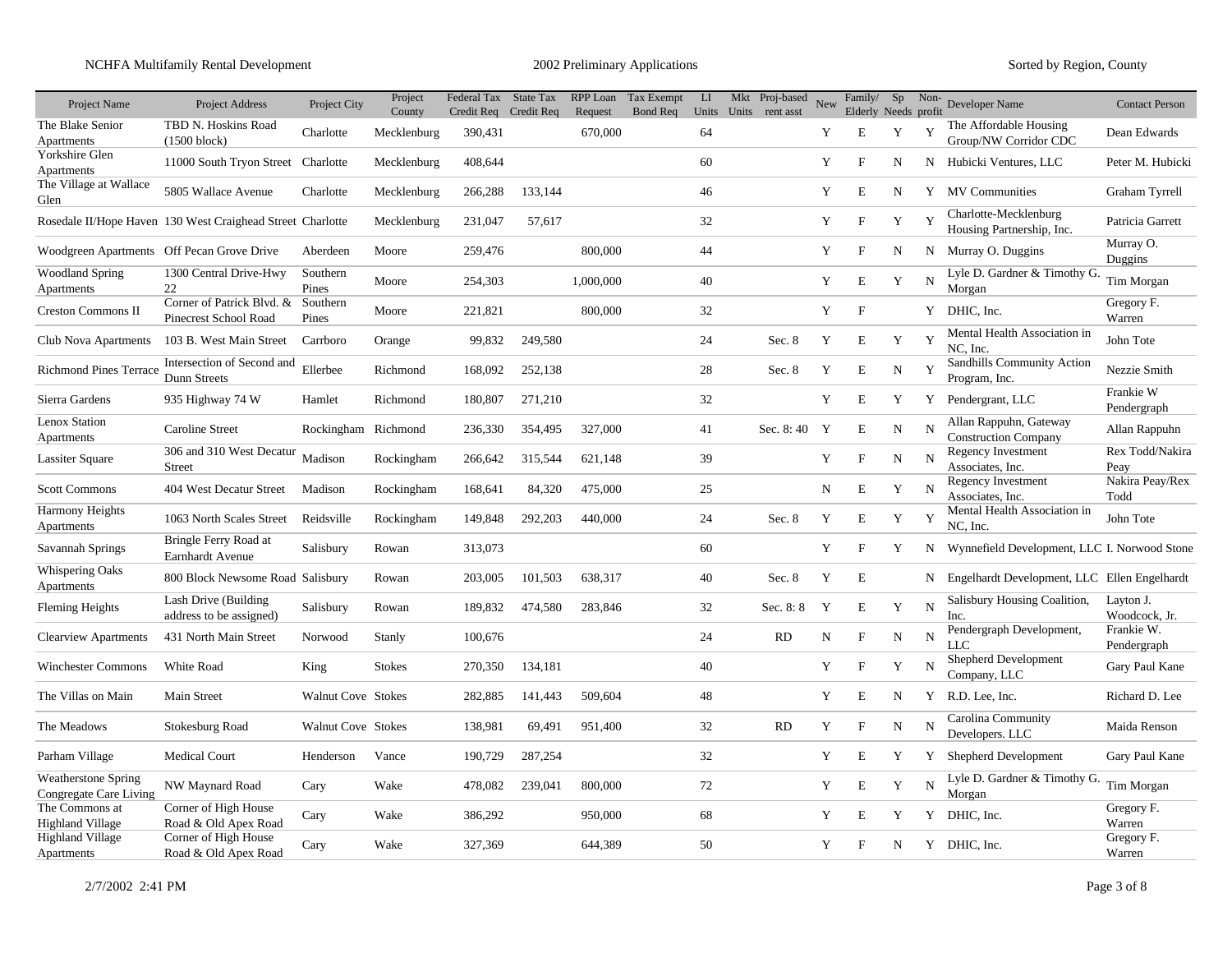NCHFA Multifamily Rental Development 2002 Preliminary Applications Sorted by Region, County

| Project Name                             | Project Address                             | Project City | Project<br>County | Federal Tax State Tax<br>Credit Req Credit Req |         | RPP Loan<br>Request | Tax Exempt<br>Bond Req           | $\mathbf{L}\mathbf{I}$ |       | Mkt Proj-based<br>Units Units rent asst | New | Family/<br>Elderly Needs profit | Sp          | Non- | Developer Name                                     | <b>Contact Person</b>     |
|------------------------------------------|---------------------------------------------|--------------|-------------------|------------------------------------------------|---------|---------------------|----------------------------------|------------------------|-------|-----------------------------------------|-----|---------------------------------|-------------|------|----------------------------------------------------|---------------------------|
| The Park at Hunters<br>Glen              | Creech Road                                 | Garner       | Wake              |                                                |         |                     | 6,880,000 120                    |                        |       |                                         | Y   | $\boldsymbol{\mathrm{F}}$       | N           | N    | <b>Regency Development</b><br>Associates, Inc.     | Traci Dusenbury           |
| Sycamore Glen<br>Townhomes               | <b>ACC</b> Boulevard and<br>Herman Road     | Raleigh      | Wake              |                                                |         |                     | 12,321,032 180                   |                        |       |                                         | Y   | $_{\rm F}$                      | N           | N    | Brisben Advisors, Inc.                             | Don Paxton                |
| The Cliffs at Grove<br>Barton            | Doie Cope Road                              | Raleigh      | Wake              |                                                |         |                     | 8,565,000                        | 132                    |       |                                         | Y   | $\boldsymbol{\mathrm{F}}$       | N           | N    | <b>Regency Development</b><br>Associates, Inc.     | Traci Dusenbury           |
| The Oaks at Brier Creek Globe Road       |                                             | Raleigh      | Wake              |                                                |         |                     | 8,500,000                        | 120                    | 24    |                                         | Y   | $_{\rm F}$                      | N           |      | N Pendergrant, LLC                                 | Frankie W.<br>Pendergraph |
| <b>Crabtree Station</b>                  | 300 Merrell Drive; can<br>also be seen from | Raleigh      | Wake              |                                                |         |                     | 6,075,000                        | 108                    |       |                                         | Y   | $_{\rm F}$                      | N           | N    | Osprey Property Group, LLC                         | <b>Bill Iacobucci</b>     |
| The Meadows at Brier<br>Creek            | <b>Brier Creek Parkway</b>                  | Raleigh      | Wake              | 536,241                                        |         |                     |                                  | 97                     |       |                                         | Y   | E                               | Y           | N    | Pendergrant, LLC                                   | Frankie W,<br>Pendergraph |
| The Meadows at Brier<br>Creek            | <b>Brier Creek Parkway</b>                  | Raleigh      | Wake              |                                                |         |                     | 5,025,000                        | 96                     |       |                                         | Y   | E                               | Y           | N    | Pendergrant, LLC                                   | Frankie W.<br>Pendergraph |
| Victoria Park @<br><b>Crabtree Creek</b> | 300 Merrell Drive; Can<br>also be seen from | Raleigh      | Wake              | 685,889                                        |         |                     |                                  | 90                     |       |                                         | Y   | E                               | Y           |      | N Osprey Property Group, LLC                       | <b>Bill Iacobucci</b>     |
| The Village at Grove<br>Barton           | 3841 Doie Cope Road                         | Raleigh      | Wake              | 341,571                                        |         |                     |                                  | 60                     |       |                                         | Y   | E                               | Y           |      | N Blue Dolphin Development                         | Judy Core                 |
| The Bridges at Grove<br>Barton           | 3901 Doie Cope Road                         | Raleigh      | Wake              | 242,263                                        |         |                     |                                  | 50                     |       |                                         | Y   | $\mathbf E$                     | Y           | Y    | <b>Regency Investment</b><br>Associates, Inc.      | Nakira Peay               |
| <b>Hodges Creek</b><br>Apartments        | 5315 Old Wake Forest<br>Road                | Raleigh      | Wake              | 304,668                                        |         | 500,000             |                                  | 50                     |       |                                         | Y   | $_{\rm F}$                      | N           |      | N United Equities VI                               | <b>Cathy Connors</b>      |
| Poet's Corner                            | Carl Sandburg Court                         | Raleigh      | Wake              | 267,607                                        |         |                     |                                  | 48                     |       |                                         | Y   | E                               | N           | Y    | Episcopal Housing Ministry,<br>Inc.                | Shepherd Smith            |
| Elders Peak Apartments 2917 Creech Road  |                                             | Raleigh      | Wake              | 285,488                                        |         | 440,000             |                                  | 48                     |       |                                         | Y   | E                               | Y           | N    | Pendergrant, LLC                                   | Frankie W.<br>Pendergraph |
| <b>Ivy Hills Apartments</b>              | 1650 Royal Pines Drive                      | Raleigh      | Wake              |                                                |         |                     | 2,150,000                        | 48                     |       |                                         | Y   | E                               | Y           | Y    | Regency Development<br>Associates                  | Traci Dusenbury           |
| <b>Royal Pines</b>                       | 1659 Royal Pine Drive                       | Raleigh      | Wake              |                                                |         |                     | 2,275,000                        | 48                     |       |                                         | Y   | $\mathbf F$                     | Y           | Y    | <b>Regency Development</b><br>Associates, Inc.     | Traci Dusenbury           |
| Village of New Hope                      | New Hope Road                               | Raleigh      | Wake              | 294,002                                        | 147,001 |                     |                                  | 45                     |       |                                         | Y   | $_{\rm F}$                      | ${\bf N}$   | N    | Lyle D. Gardner & Tim G.<br>Morgan                 | Tim Morgan                |
| Windsor Spring<br>Congregate Care for    | 6219 Hunter Street                          | Raleigh      | Wake              | 253,069                                        |         | 801,260             |                                  | 39                     |       |                                         | Y   | E                               | Y           | N    | Lyle D. Gardner & Tim G.<br>Morgan                 | Tim Morgan                |
| Chavis Landing                           | 900 East Lane Street                        | Raleigh      | Wake              | 252,661                                        |         |                     |                                  | 32                     |       |                                         | N   | $\mathbf F$                     | Y           | N    | Jenkins Properties, Limited                        | Bill<br>Jenkins/Rhonda    |
| Carver Grove                             | 948 Morphous Bridge<br>Road                 | Wendell      | Wake              | 295,987                                        |         | 715,331             |                                  | 39                     |       |                                         | N   | E                               | Y           | Y    | <b>Regency Development</b><br>Associates, Inc.     | Rex Todd/Nakira<br>Peay   |
| Autumn Run                               | Globe Road                                  | Yadkinville  | Yadkin            | 120,000                                        | 192,000 |                     |                                  | 24                     |       |                                         | Y   | F                               | Y           |      | Y Rural Initiative Project, Inc.                   | Angelo<br>Franceschina    |
| <b>Central Region Totals</b>             |                                             |              |                   | 26,983,972                                     |         |                     | 6,582,580 20,581,529 117,074,076 | 6.495                  | - 273 |                                         |     |                                 |             |      |                                                    |                           |
| <b>EAST REGION</b>                       |                                             |              |                   |                                                |         |                     |                                  |                        |       |                                         |     |                                 |             |      |                                                    |                           |
| Rio del Mar                              | TBD Old County Road                         | Belhaven     | Beaufort          | 139,002                                        | 208,503 | 185,227             |                                  | 24                     |       | RD                                      | Y   | $\boldsymbol{\mathrm{F}}$       | $\mathbf N$ | Y    | Southland Partners LLC and<br>Metropolitan Housing | Tom Honeycutt             |
| Runyon Landing<br>Apartments             | Maple Street at Hodges                      | Washington   | Beaufort          | 202,511                                        | 303,766 | 480,000             |                                  | 40                     |       |                                         | Y   | $\boldsymbol{\mathrm{F}}$       | N           | N    | Henley & Associates, LLC                           | Robert Henley             |
| Commerce Court                           | Commerce Street                             | Aulander     | Bertie            | 164,513                                        | 411,282 | 387,776             |                                  | 24                     |       | Sec. 8                                  | Y   | F                               | Y           |      | N Mid-East Housing, Inc.                           | William I<br>Cochran, Jr. |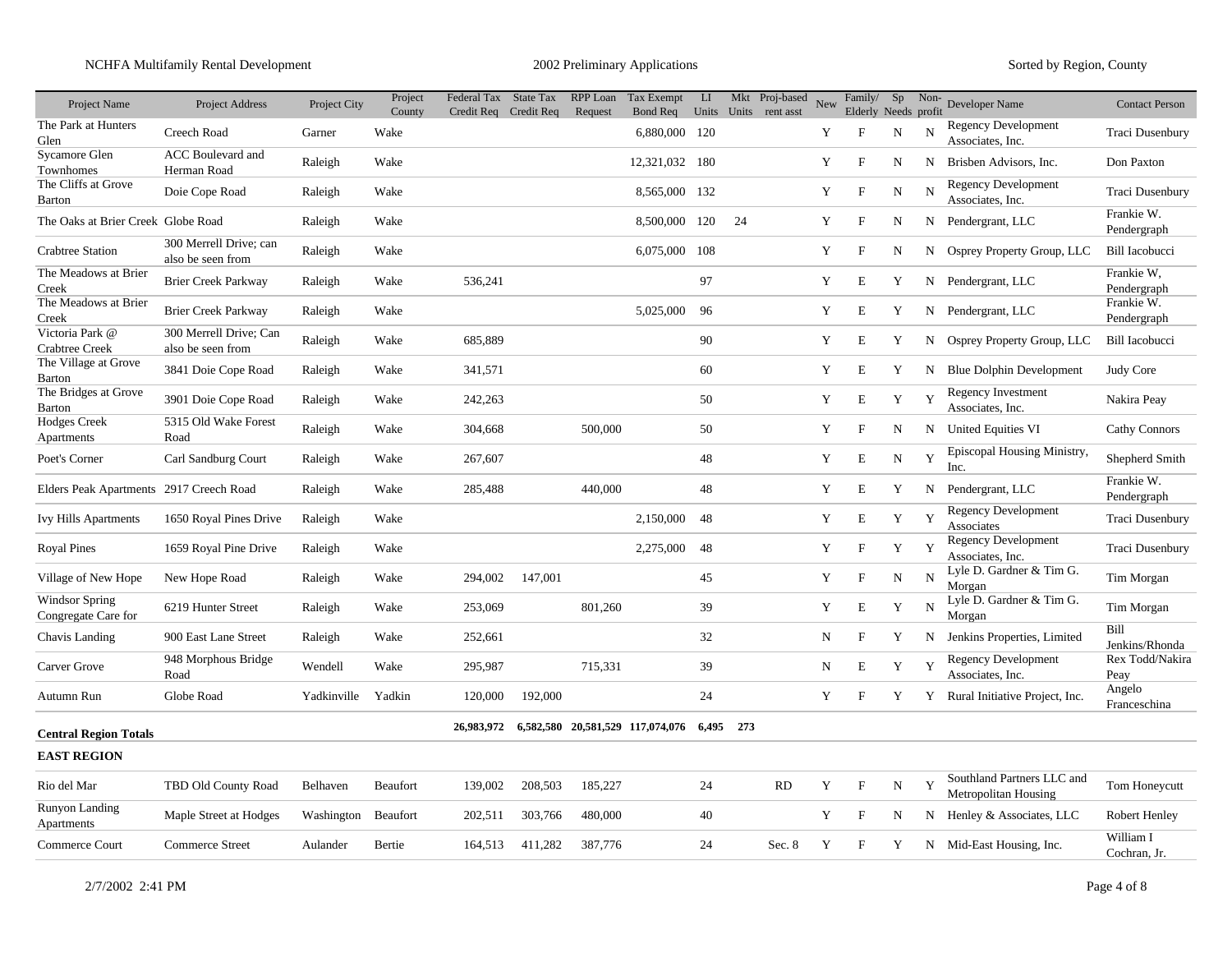| Project Name                          | <b>Project Address</b>                               | Project City        | Project<br>County | Federal Tax State Tax | Credit Req Credit Req | RPP Loan<br>Request | Tax Exempt<br>Bond Req | $\mathbf{L}\mathbf{I}$ | Mkt Proj-based<br>Units Units rent asst | New | Family/<br>Elderly Needs profit | Sp          | Non- | Developer Name                                               | <b>Contact Person</b>     |
|---------------------------------------|------------------------------------------------------|---------------------|-------------------|-----------------------|-----------------------|---------------------|------------------------|------------------------|-----------------------------------------|-----|---------------------------------|-------------|------|--------------------------------------------------------------|---------------------------|
| <b>Beach Place</b>                    | 1100 Block of Beach<br>Drive                         | Calabash            | <b>Brunswick</b>  | 281,800               | 422,691               |                     |                        | 48                     |                                         | Y   | F                               | Y           | N    | Douglas Development, LLC                                     | <b>Brad Queener</b>       |
| Cardinal Pointe                       | 100 Highlands Glenn<br>Drive                         | Shallotte           | <b>Brunswick</b>  | 367,312               | 550,968               |                     |                        | 60                     |                                         | Y   | F                               | N           | N    | NRP Southeast Development,<br>LLC/The NRP Group, LLC         | <b>Brad Parker</b>        |
| <b>Woodlawn Apartments</b>            | White Street, between<br>Shallotte Avenue and        | Shallotte           | <b>Brunswick</b>  | 338,706               | 113,170               |                     |                        | 50                     |                                         | Y   | F                               | N           |      | Y Hubicki Ventures, LLC                                      | Peter M. Hubicki          |
| Cardinal Cove                         | 100 Highlands Glenn<br>Drive                         | Shallotte           | <b>Brunswick</b>  | 297,160               | 445,740               |                     |                        | 48                     |                                         | Y   | E                               | N           | N    | NRP Southeast Development,<br>LLC/The NRP Group, LLC         | <b>Brad Parker</b>        |
| Shallotte Villas                      | 4580 White Street                                    | Shallotte           | <b>Brunswick</b>  | 198,960               | 167,800               |                     |                        | 40                     |                                         | Y   | E                               |             |      | N Murray O. Duggins                                          | Murray O.<br>Duggins      |
| <b>Beaufort Manor</b><br>Apartments   | Professional Park Drive                              | Beaufort            | Cartaret          | 358,176               | 525,264               | 910,636             |                        | 60                     |                                         | Y   | ${\rm F}$                       | N           | N    | Lyle D. Gardner & Tim G.<br>Morgan                           | Tim G. Morgan             |
| <b>Blue Point Bay</b>                 | Murdoch Road                                         | Morehead<br>City    | Carteret          | 397,918               | 298,438               | 846,506             |                        | 64                     |                                         | Y   | $_{\rm F}$                      | $\mathbf N$ | Y    | <b>East Carolina Community</b><br>Development Inc.           | Keith D. Walker           |
| <b>Edenton Manor</b><br>Apartments    | 201 Tyler Lane                                       | Edenton             | Chowan            |                       |                       |                     | 2,202,280              | 110                    | Sec. $8:50$ N                           |     | F                               | N           | N    | The Lawson Companies                                         | <b>Steve Lawson</b>       |
| <b>Chadwick Place</b><br>Apartments   | N. Wilkes Street                                     | Chadbourn           | Columbus          | 126,971               | 190,457               |                     |                        | 24                     | RD                                      | Y   | $_{\rm F}$                      | N           |      | Y Housing Opportunities, Inc.                                | Linda O. Wall             |
| Evans Pointe II<br>Apartments         | <b>Complex Street</b>                                | <b>Tabor City</b>   | Columbus          | 132,578               | 198,867               | 342,000             |                        | 25                     | RD: 24                                  | Y   | F                               | N           |      | N Pendergrant, LLC                                           | Frankie W.<br>Pendergraph |
| Gatewood Apartments                   | McCotter Blvd. Adjacent<br>to Jer-Mar Drive          | Havelock            | Craven            | 335,331               | 112,042               |                     |                        | 50                     |                                         | Y   | F                               |             |      | Y Hubicki Ventures, LLC                                      | Peter M. Hubicki          |
| <b>Coastal Estates</b><br>Apartments  | Highway 17 and State<br>Road 1221                    | New Bern            | Craven            | 362,733               | 544,099               | 250,000             |                        | 60                     |                                         | Y   | F                               | N           | N    | United Equities VI and Coastal<br><b>Community Developer</b> | <b>Cathy Connors</b>      |
| <b>Gaston Meadows</b>                 | 601 Gaston Boulevard                                 | New Bern            | Craven            | 358,500               | 537,750               |                     |                        | 56                     |                                         | Y   | F                               | Y           |      | N Douglas Development, LLC                                   | <b>Brad Queener</b>       |
| <b>Wyndsor Park</b>                   | Tobiano Drive                                        | New Bern            | Craven            | 336,655               | 252,491               |                     |                        | 56                     |                                         | Y   | F                               | Y           | N    | Wynnefield Development, LLC I. Norwood Stone                 |                           |
| <b>Greenwood Apartments</b>           | Lori Drive between Pine<br>Tree Street and Elizabeth | New Bern            | Craven            | 334,334               | 117,709               |                     |                        | 50                     |                                         | Y   | $_{\rm F}$                      | N           |      | Y Hubicki Ventures, LLC                                      | Peter M. Hubicki          |
| Rosehill Gardens<br>Apartments        | 226 Tiffany Court                                    | Fayetteville        | Cumberland        | 470,167               | 235,094               |                     |                        | 100                    | Sec. 8:76 N                             |     | F                               | Y           |      | N Urquhart Development, LLC                                  | Thomas W.<br>Urquhart     |
| <b>Blanton Green II</b><br>Apartments | <b>Blanton Road</b>                                  | Fayetteville        | Cumberland        | 179,877               | 200,000               |                     |                        | 32                     |                                         | Y   | $\boldsymbol{\mathrm{F}}$       |             |      | N Murray O. Duggins                                          | Murray O.<br>Duggins      |
| Legion Manor<br>Apartments            | Legion road                                          | Hope Mills          | Cumberland        | 207,500               | 300,000               | 560,000             |                        | 44                     |                                         | Y   | E                               | N           |      | N Murray O. Duggins                                          | Murray O.<br>Duggins      |
| Colingwood                            | Colingwood Drive                                     | Kill Devil<br>Hills | Dare              | 385,258               | 577,887               |                     |                        | 32                     |                                         | Y   | $_{\rm F}$                      | N           | Y    | Colingwood, Inc./The<br><b>Affordable Housing Group</b>      | Gene<br>Myers/Dean        |
| <b>Oxford Place</b><br>Apartments     | Old Chinquapin Road                                  | Beulaville          | Duplin            | 107,589               | 161,384               | 321,021             |                        | 24                     | <b>RD</b>                               | Y   | E                               | N           |      | N Land's, Inc.                                               | Oscar L. Norris           |
| Raintree Apartments                   | 6th Avenue                                           | Rose Hill           | Duplin            | 106,643               | 159,965               | 354,216             |                        | 24                     | <b>RD</b>                               | Y   | F                               | N           |      | N Land's, Inc.                                               | Oscar L. Norris           |
| <b>Wallace Village</b><br>Apartments  | <b>SE Railroad Street</b>                            | Wallace             | Duplin            | 663,433               | 283,428               |                     |                        | 24                     | <b>RD</b>                               | Y   | F                               | N           | N    | DTH Management Group, Ltd                                    | Willard R. Dean,<br>Jr.   |
| <b>Wallace Senior</b><br>Apartments   | <b>Raleigh Street</b>                                | Wallace             | Duplin            | 111,196               | 166,794               | 336,614             |                        | 24                     | <b>RD</b>                               | Y   | E                               | N           | N    | <b>NPB</b> Associates                                        | Norwood<br>Blanchard      |
| <b>TBA</b>                            | Littleton Road highway<br>158                        | Roanoke<br>Rapids   | Halifax           | 175,670               | 121,091               | 408,794             |                        | 36                     | <b>RD</b>                               | Y   | E                               | $\mathbf N$ | Y    | Metropolitan Housing and<br>CDC. Inc.                        | Rev. David L.<br>Moore    |
| Hogan's Trace                         | Susan Tart Road                                      | Dunn                | Harnett           | 156,637               | 313,274               | 623,750             |                        | 24                     |                                         | Y   | F                               | Y           | N    | Shepherd Development<br>Company, LLC                         | Gary Paul Kane            |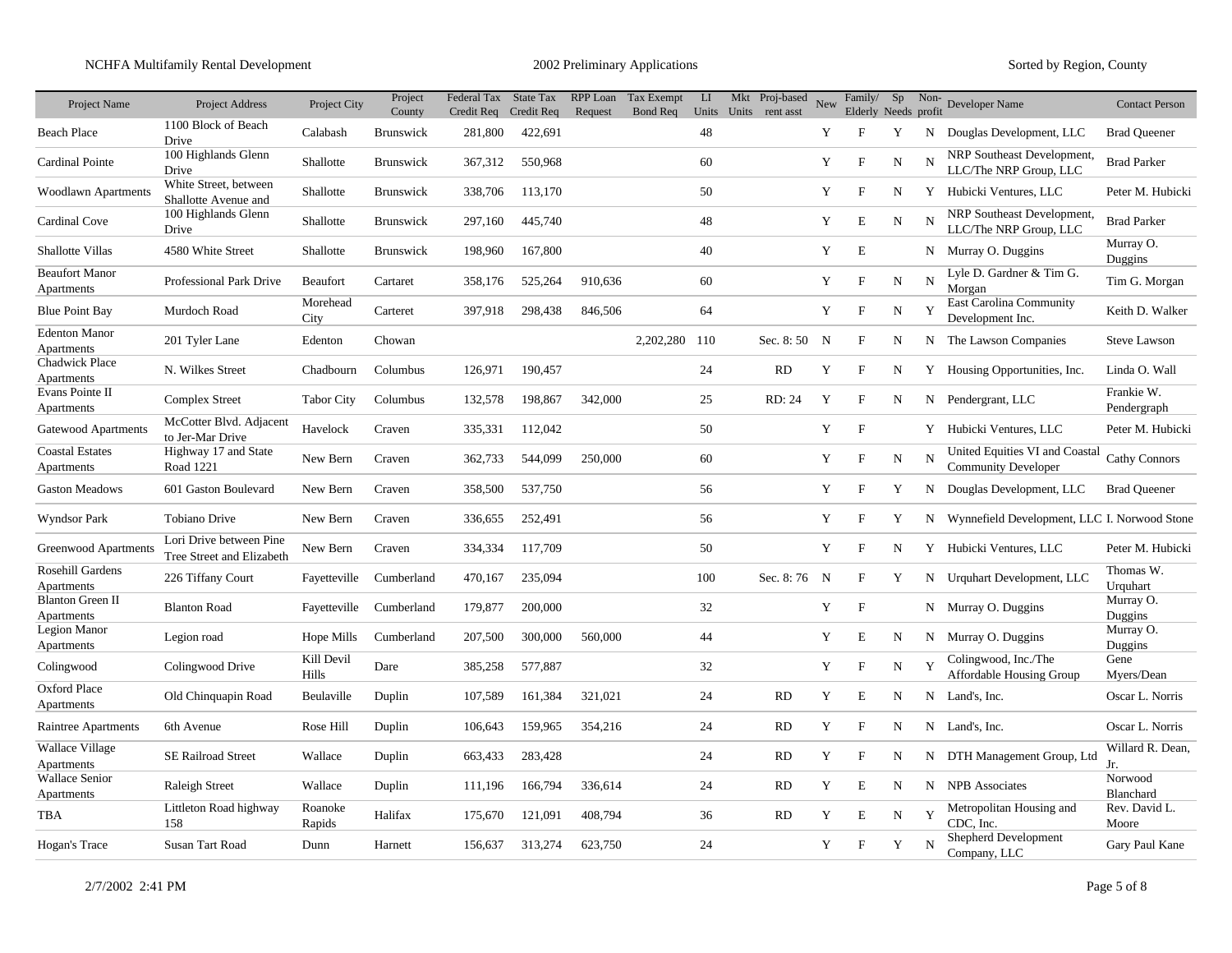| Project Name                             | <b>Project Address</b>                                           | Project City       | Project<br>County | Federal Tax<br>Credit Req | State Tax<br>Credit Req | RPP Loan<br>Request | Tax Exempt<br><b>Bond Req</b> | LI  |                | Mkt Proj-based<br>Units Units rent asst | New | Family/<br>Elderly Needs profit | Sp          | Non-         | Developer Name                                               | <b>Contact Person</b>              |
|------------------------------------------|------------------------------------------------------------------|--------------------|-------------------|---------------------------|-------------------------|---------------------|-------------------------------|-----|----------------|-----------------------------------------|-----|---------------------------------|-------------|--------------|--------------------------------------------------------------|------------------------------------|
| Trent River Apartments US 58 North       |                                                                  | Trenton            | Jones             | 120,849                   | 181,274                 | 380,331             |                               | 25  |                | <b>RD</b>                               | Y   | F                               | N           |              | N Land's Inc.                                                | Oscar L. Norris                    |
| Nantucket Lofts                          | 619 Herritage Street                                             | Kinston            | Lenoir            | 307,005                   | 460,507                 |                     |                               | 38  |                |                                         | N   | $\mathbf{F}$                    | Y           |              | N Archetypes, LLC                                            | Jim or Dewayne                     |
| <b>Hamilton Ridge</b><br>Apartments      | 405 North Railroad Street Hamilton                               |                    | Martin            | 128,350                   | 192,525                 | 290,000             |                               | 25  |                | RD: 24                                  | Y   | E                               | Y           |              | N Pendergrant, LLC                                           | Frankie W.<br>Pendergraph          |
| Martins Way                              | Commons Drive                                                    | Williamston Martin |                   | 196,190                   | 294,285                 |                     |                               | 36  |                |                                         | Y   | $\mathbf{F}$                    | Y           |              | N Pendergrant, LLC                                           | Frankie W.<br>Pendergraph          |
| <b>Williamston Commons</b>               | Common Drive                                                     | Williamston Martin |                   | 120,272                   | 180,408                 | 325,000             |                               | 25  |                | RD: 24                                  | Y   | E                               | Y           | N            | Pendergrant, LLC                                             | Frankie W.<br>Pendergraph          |
| <b>Riverview Mills</b>                   | 1151 Falls Road                                                  | Rocky Mount Nash   |                   |                           |                         |                     | 5,535,000                     | 104 | 62             |                                         | N   | $\mathbf F$                     | N           | N            | <b>Regency Development</b><br>Associates, Inc.               | Rex Todd                           |
| <b>Riverview Mills</b>                   | 1151 Falls Road                                                  | Rocky Mount Nash   |                   | 309,497                   | 464,245                 |                     |                               | 104 | 52             |                                         | N   | $\mathbf{F}$                    | Y           | N            | <b>Regency Development</b><br>Associates, Inc.               | Rex Todd                           |
| Carriage Court<br>Apartments Phase II    | Sunset Avenue and Westry<br>Road                                 | Rocky Mount Nash   |                   | 160,029                   | 400,072                 | 810,000             |                               | 32  |                |                                         | Y   | F                               | Flood       | $\mathbf{Y}$ | Episcopal Housing Ministry,<br>Inc.                          | Shepherd Smith<br>or Robert Henley |
| Ridgeway                                 | <b>TBD Branch Street</b>                                         | Spring Hope Nash   |                   | 168,899                   | 253,348                 | 454,838             |                               | 32  |                | <b>RD</b>                               | Y   | E                               | N           | N            | Southland Partners LLC                                       | Tom Honeycutt                      |
| Oakhill                                  | TBD Corner of Second<br>and Third Streets                        | Spring Hope Nash   |                   | 112,080                   | 168,120                 | 359,953             |                               | 25  |                | <b>RD</b>                               | Y   | F                               | N           | N            | Southland Partners LLc                                       | Tom Honeycutt                      |
| Pinewood Park                            | 2821 Carolina Beach Road Wilmington                              |                    | New<br>Hanover    | 498,742                   | 149,623                 |                     |                               | 78  |                |                                         | Y   | F                               | Y           |              | N Park Development, LLC                                      | Chip Triplet                       |
| White Oak Apartments                     | 7235 Darden Road                                                 | Wilmington         | New<br>Hanover    | 394,420                   | 591,630                 | 150,000             |                               | 60  |                |                                         | Y   | E                               | N           | N            | DMWGP, LLc                                                   | Jon Mason                          |
| Vineyard Pointe                          | 4818 Franklin Avenue (but Wilmington<br>fronts Lullwater Street) |                    | New<br>Hanover    | 369,841                   | 554,762                 |                     |                               | 60  |                |                                         | Y   | $\boldsymbol{\mathrm{F}}$       | ${\bf N}$   | N            | NRP Southeast Development.<br>LLC/The NRP Group, LLC         | <b>Brad Parker</b>                 |
| <b>Canebreak Apartments</b>              | Lullwater Drive                                                  | Wilmington         | New<br>Hanover    | 317,158                   | 475,737                 |                     |                               | 40  |                |                                         | Y   | E                               | N           | N            | Allan Rappuhn and Gateway<br><b>Construction Corporation</b> | Allan Rappuhn                      |
| Driftwood Apartments                     | 3805 Princess Place Drive Wilmington                             |                    | New<br>Hanover    | 135,970                   | 203,955                 |                     |                               | 15  | $\overline{1}$ | Sec. 8                                  | Y   | E                               | Y           | N            | <b>Regency Development</b><br>Associates, Inc.               | Nakira Peay                        |
| Squires Run Apartments Wilmington Street |                                                                  | Richlands          | Onslow            | 228,555                   | 114,278                 | 680,865             |                               | 48  |                | <b>RD</b>                               | Y   | $\mathbf{F}$                    | N           | N            | Land's, Inc.                                                 | Oscar L. Norris                    |
| TBA                                      | W. Corbett Avenue (NC<br>Highway 24, Freedom<br>Way)             | Swansboro          | Onslow            | 118,002                   | 406,700                 | 348,885             |                               | 24  |                | <b>RD</b>                               | Y   | E                               | N           | Y            | Metropolitan Housing and<br>CDC, Inc.                        | Rev. David L.<br>Moore             |
| Copper mill at Neal's<br>Creek           | <b>Neals Creek Road</b>                                          | Bayboro            | Pamlico           | 172,616                   | 149,431                 | 142,002             |                               | 33  |                |                                         | Y   | $\mathbf{F}$                    | $\mathbf N$ | Y            | <b>East Carolina Community</b><br>Development Inc.           | Keith D. Walker                    |
| Elizabeth Manor<br>Apartments            | 1003 Walker Avenue                                               | Elizabeth<br>City  | Pasquotank        |                           |                         |                     | 3,343,148                     | 154 |                | Sec. 8                                  | N   | F                               | N           | N            | The Dawson Companies                                         | <b>Steve Lawson</b>                |
| Herrington Village                       | 1801-15 Herrington Road                                          | Elizabeth<br>City  | Pasquotank        | 309,815                   | 464,723                 |                     |                               | 100 |                | Sec. 8:59                               | N   | $\mathbf{F}$                    | Y           | Y            | ASM Development Group, Inc. Art S. Milligan                  |                                    |
| Ashley Ridge<br>Apartments               | W. Drane Street                                                  | Burgaw             | Pender            | 80,718                    | 121,077                 | 180,886             |                               | 20  |                | <b>RD</b>                               | Y   | $\mathbf{F}$                    | N           | N            | Lyle D. Gardner & Timothy G.<br>Morgan                       | Tim Morgan                         |
| Hunter's Ridge                           | <b>TBD Perry Street</b><br>Extension                             | Farmville          | Pitt              | 111,021                   | 166,532                 | 340,754             |                               | 25  |                | <b>RD</b>                               | Y   | $\mathbf F$                     | N           | N            | Southland Partners LLC                                       | Tom Honeycutt                      |
| Lakeview Terrace<br>Apartments           | 111 Lakeview Terrace                                             | Greenville         | Pitt              | 620,016                   | 930,024                 |                     |                               | 100 |                | Sec. 8:<br>20                           | N   | F                               | Y           | N            | Urquhart Development, LLC                                    | Thomas W.<br>Urquhart              |
| <b>Breckenridge Court</b>                | Spring Forest Road                                               | Greenville         | Pitt              | 401,040                   | 300,780                 |                     |                               | 72  |                |                                         | Y   | F                               | Y           |              | N Wynnefield Development, LLC I. Norwood Stone               |                                    |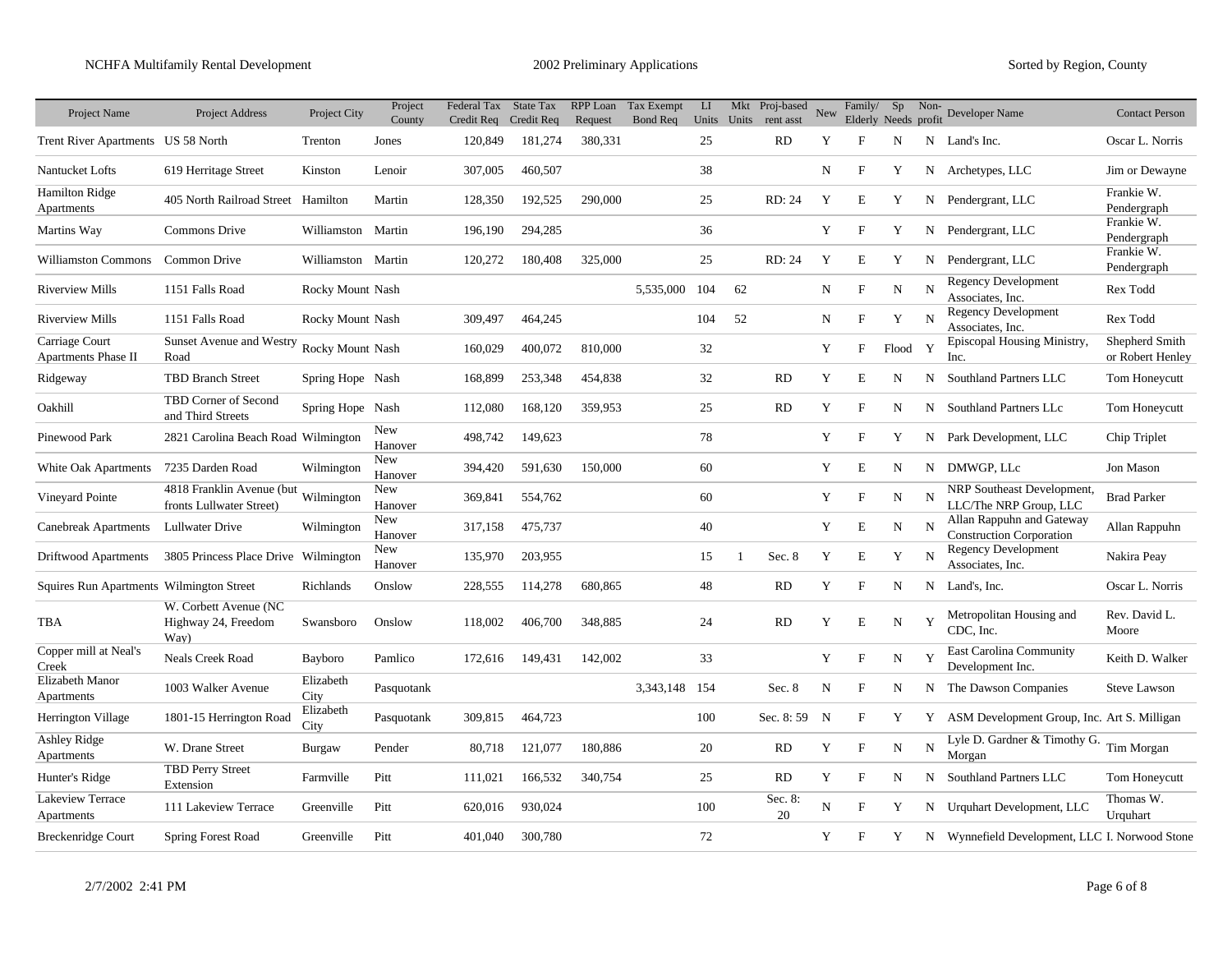NCHFA Multifamily Rental Development 2002 Preliminary Applications Sorted by Region, County

| Project Name                               | <b>Project Address</b>                                     | Project City              | Project<br>County | Federal Tax<br>Credit Rea | <b>State Tax</b><br>Credit Req | RPP Loan<br>Request | Tax Exempt<br>Bond Req                      | LI |           | Mkt Proj-based<br>Units Units rent asst | New | Family/<br>Elderly Needs profit | Sp          | Non- | Developer Name                                         | <b>Contact Person</b>     |
|--------------------------------------------|------------------------------------------------------------|---------------------------|-------------------|---------------------------|--------------------------------|---------------------|---------------------------------------------|----|-----------|-----------------------------------------|-----|---------------------------------|-------------|------|--------------------------------------------------------|---------------------------|
| Hunter's Green<br>Apartments               | South Martin Luther King<br>Drive, Parcel #0209-01-<br>001 | Lumberton                 | Robeson           | 603,540                   | 452,655                        |                     |                                             | 64 |           |                                         | Y   | F                               | N           | N    | Finlay Development, LLC                                | Jeffrey S. Spicer         |
| Morgan Falls                               | Dunn Road                                                  | Lumberton                 | Robeson           | 475,270                   | 223,439                        |                     |                                             | 64 |           |                                         | Y   | $\mathbf F$                     | Y           | N    | Morgan Falls Development<br>Partners, LLC              | Dewey Locklear            |
| <b>Wesley Ridge</b>                        | <b>Wesley Pines Road</b>                                   | Lumberton                 | Robeson           | 102,863                   | 154,295                        | 548,400             |                                             | 24 |           | <b>RD</b>                               | Y   | E                               | $\mathbf N$ | Y    | Wesley Ridge Development,<br>LLC (to be formed)        | Linda O. Wall             |
| The Homestead                              | <b>Church Street Extension</b><br>(SR 2518)                | Rowland                   | Robeson           | 210,517                   | 315,776                        |                     |                                             | 36 |           | <b>RD</b>                               | Y   | $\boldsymbol{\mathrm{F}}$       | N           | N    | Carolina Community<br>Developers, LLC                  | Maida M. Renson           |
| Sampson Ridge<br>Apartments                | Sampson Road                                               | Clinton                   | Sampson           | 101,329                   | 253,323                        | 495,000             |                                             | 25 |           | RD                                      | Y   | $\mathbf F$                     | Y           | N    | Pendergrant, LLC                                       | Frankie W.<br>Pendergraph |
| Scottish Glen Aprtments                    | Just beyind intersection of<br>Turnpike Road and Xway      | Laurinburg                | Scotland          | 248,550                   | 372,825                        |                     |                                             | 40 |           |                                         | Y   | $\mathbf F$                     |             | v    | Opportunity Inc. and Scott A.<br>Redinger, Inc.        | Nancy Walker              |
| <b>Huntington Senior</b><br>Manor          | 1600 Tampa Street                                          | Goldsboro                 | Wayne             | 220,245                   | 330,367                        | 551,000             |                                             | 38 |           |                                         | Y   | E                               | N           | N    | Lennis F. Loving/Loving &<br>Associates                | Lennis F. Loving          |
| Laurel Pointe II<br>Apartments             | New Hope Road                                              | Goldsboro                 | Wayne             | 142,337                   | 213,506                        |                     |                                             | 24 |           |                                         | Y   | $\mathbf{F}$                    | Y           |      | N Pendergrant, LLC                                     | Frankie W.<br>Pendergraph |
| Morgan's Ridge II<br>Apartments            | <b>Boyette Road</b>                                        | Wilson                    | Wilson            | 142,570                   | 213,856                        |                     |                                             | 24 |           |                                         | Y   | $\mathbf{F}$                    | Y           |      | N Pendergrant, LLC                                     | Frankie W.<br>Pendergraph |
| <b>East Region Totals</b>                  |                                                            |                           |                   |                           |                                |                     | 14,925,436 17,674,032 12,064,454 11,080,428 |    | 2.867 115 |                                         |     |                                 |             |      |                                                        |                           |
| <b>WEST REGION</b>                         |                                                            |                           |                   |                           |                                |                     |                                             |    |           |                                         |     |                                 |             |      |                                                        |                           |
| Conner's Ridge                             | Waugh Street at NC 88/US<br>221                            | Jefferson                 | Ashe              | 265,907                   | 398,864                        |                     |                                             | 42 |           |                                         | Y   | E                               | Y           | Y    | Western NC Housing<br>Partnership                      | Frank Keel                |
| Historic Elk Park School School House Road |                                                            | Elk Park                  | Avery             | 228,116                   | 171,087                        | 642,426             |                                             | 40 |           | Sec. 8                                  | Y   | E                               | Y           | Y    | Northwestern Regional<br><b>Housing Authority</b>      | E.G. "Ned"<br>Fowler      |
| Ross Creek Commons                         | Chunn's Cove Road and<br>Old Chunn's Cove Road             | Asheville                 | Buncombe          | 173,337                   |                                | 330,220             |                                             | 27 |           |                                         | Y   | $\mathbf F$                     | Y           | Y    | <b>Mountain Housing</b><br>Opportunities, Inc. and WNC | James D. Dennis           |
| <b>Northpoint Commons</b>                  | Reynolds Mountain<br>Boulevard                             | Woodfin                   | <b>Buncombe</b>   | 258,105                   |                                | 650,000             |                                             | 39 |           |                                         | Y   | $\mathbf{F}$                    | Y           | Y    | <b>Mountain Housing</b><br>Opportunities, Inc.         | Cindy Visnich<br>Weeks    |
| The Village                                | 1120 Refour Avenue                                         | Valdese                   | <b>Burke</b>      | 73,524                    | 183,810                        |                     |                                             | 34 |           | Sec. 8                                  | N   | $\mathbf{F}$                    | N           | N    | Valdese Village Limited<br>Partnership                 | Danny Ellis               |
| The Park at Cline<br>Village               | <b>Edgewater Road</b>                                      | Conover                   | Catawba           | 293,004                   | 146,502                        | 665,445             |                                             | 48 |           |                                         | Y   | E                               | Y           | N    | Regency Development<br>Associates, Inc.                | Traci Dusenbury           |
| Glenwood Place                             | Plaza Drive                                                | Hickory                   | Catawba           | 349,579                   |                                |                     |                                             | 60 |           |                                         | Y   | $\boldsymbol{\mathrm{F}}$       | N           | N    | Wynnefield Development, LLC I. Norwood Stone           |                           |
| Murphy's Ridge                             | Natural Springs Road                                       | Murphy                    | Cherokee          | 236,010                   | 94,400                         |                     |                                             | 40 |           |                                         | Y   | $\boldsymbol{\mathrm{F}}$       | Y           | Y    | <b>Regency Development</b><br>Associates, Inc.         | Traci Dusenbury           |
| The Villas at Town<br>Creek                | US Highway 64 Business                                     | Hayesville                | Clay              | 146,777                   | 200,165                        |                     |                                             | 24 |           |                                         | Y   | Ε                               | Y           | Y    | Western NC Housing<br>Partnership, Inc.                | Frank Keel                |
| Cameron Farms                              | College Farm Road                                          | <b>Boiling</b><br>Springs | Cleveland         | 284,042                   | 142,021                        |                     |                                             | 48 |           | Sec. 8                                  | Y   | $\mathbf F$                     | Y           | Y    | Jenkins Properties, LTD.                               | William A.<br>Jenkins     |
| <b>Kings Row</b>                           | Dixon School Road                                          | Kings<br>Mountain         | Cleveland         | 307,469                   | 153,735                        | 750,000             |                                             | 56 |           |                                         | Y   | $\mathbf{F}$                    | N           | N    | Eagan & Sons                                           | Gaye W. Morgan            |
| Forest Glen Apartments 1266 Fallston Road  |                                                            | Shelby                    | Cleveland         | 204,044                   | 102,022                        | 650,500             |                                             | 36 |           |                                         | Y   | E                               | $\mathbf N$ | Y    | The Council on Aging of<br><b>Cleveland County</b>     | Linda O. Wall             |
| <b>Messer Towers</b>                       | 16 Main Street                                             | Canton                    | Haywood           | 293,326                   | 146,663                        |                     |                                             | 48 |           |                                         | Y   | $\mathbf E$                     | Y           | Y    | Regency Development<br>Associates, Inc.                | Traci Dusenbury           |
| Aviemore Village                           | 607 Lee Road (NCSR<br>1531)                                | Clyde                     | Haywood           | 142,800                   | 357,000                        | 412,746             |                                             | 24 |           | Sec. 8                                  | Y   | E                               | Y           | Y    | Aviemore Village Limited<br>Partnership                | Danny Ellis               |